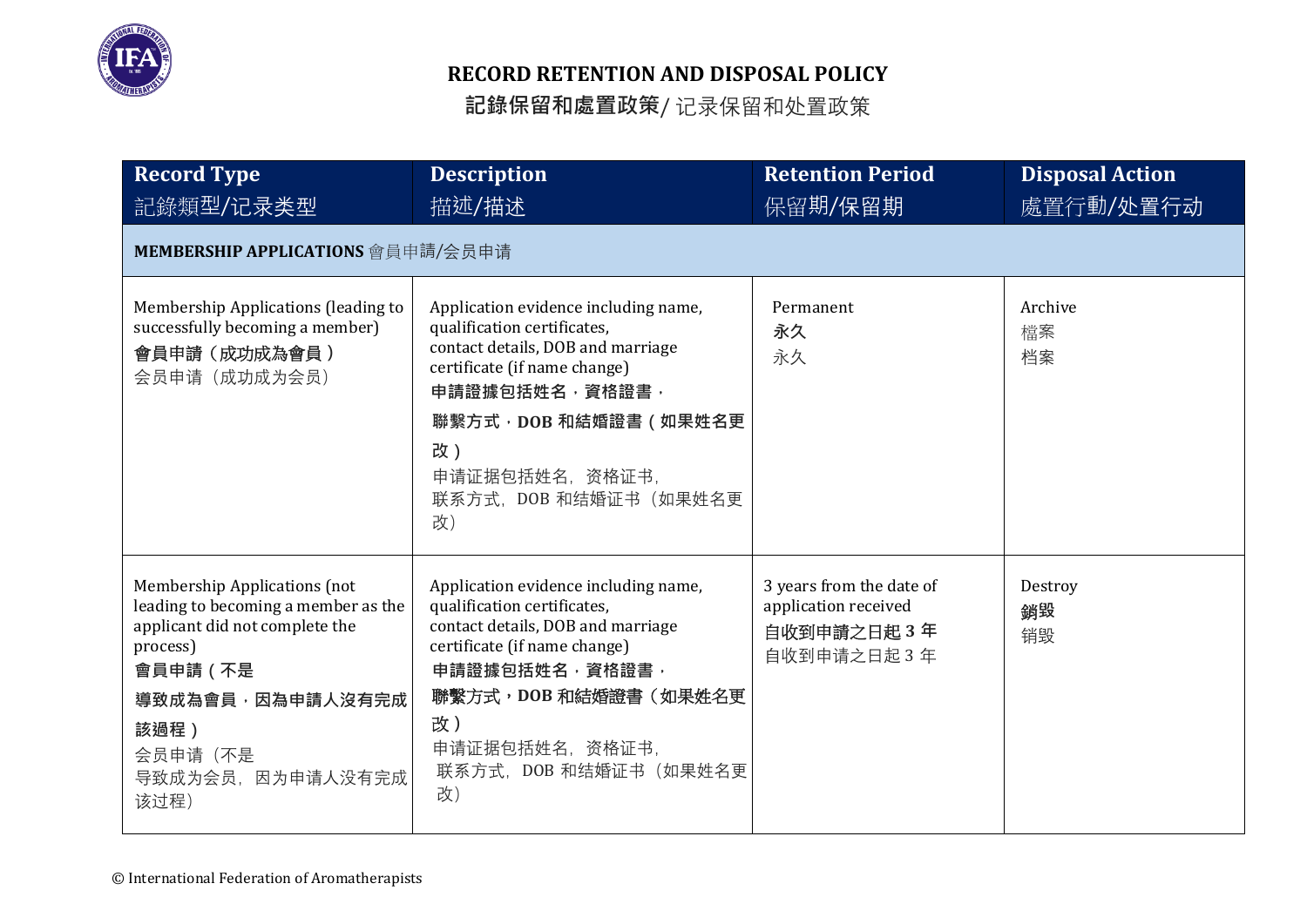

| Membership Applications (not<br>leading to becoming a member as the<br>applicant was refused)<br>會員申請 (不會導致成為申請人的成<br>員被拒絕)<br>会员申请(不会导致成为申请人的成<br>员被拒绝)    | Application evidence including name,<br>qualification certificates,<br>contact details, DOB and marriage<br>certificate (if name change)<br>申請證據包括姓名,資格證書,<br>聯繫方式, DOB 和結婚證書 (如果姓名更<br>改)<br>申请证据包括姓名, 资格证书,<br>联系方式, DOB 和结婚证书 (如果姓名更<br>改) | 10 years from the date of<br>application received<br>自收到申請之日起10年<br>自收到申请之日起 10年 | Destroy<br>銷毀<br>销毁 |
|-------------------------------------------------------------------------------------------------------------------------------------------------------------|-----------------------------------------------------------------------------------------------------------------------------------------------------------------------------------------------------------------------------------------------|----------------------------------------------------------------------------------|---------------------|
| TEACHER APPLICATIONS 教師申請/教师申请                                                                                                                              |                                                                                                                                                                                                                                               |                                                                                  |                     |
| <b>Teacher Applications (leading to</b><br>successfully becoming an IFA tutor)<br>教師申請(成功成為 IFA 導師)<br>教师申请 (成功成为 IFA 导师)                                   | Application evidence including name,<br>qualification certificates, CV, contact details<br>and DOB.<br>申請證據包括姓名,資格證書,簡歷,聯<br>繫方式和 DOB<br>申请证据包括姓名, 资格证书, 简历, 联<br>系方式和 DOB                                                                    | Permanent<br>永久<br>永久                                                            | Archive<br>檔案<br>档案 |
| Teacher Applications (not leading to<br>becoming an IFA tutor as the<br>applicant did not complete the<br>process)<br>教師申請 (由於申請人沒有完成申<br>請,因此不會成為 IFA 輔導員) | Application evidence including name,<br>qualification certificates, CV, contact details<br>and DOB.<br>申請證據包括姓名,資格證書,簡歷,聯<br>繫方式和 DOB。<br>申请证据包括姓名, 资格证书, 简历, 联                                                                               | 3 years from the date of<br>application received<br>自收到申請之日起3年<br>自收到申请之日起3年     | Destroy<br>銷毀<br>销毁 |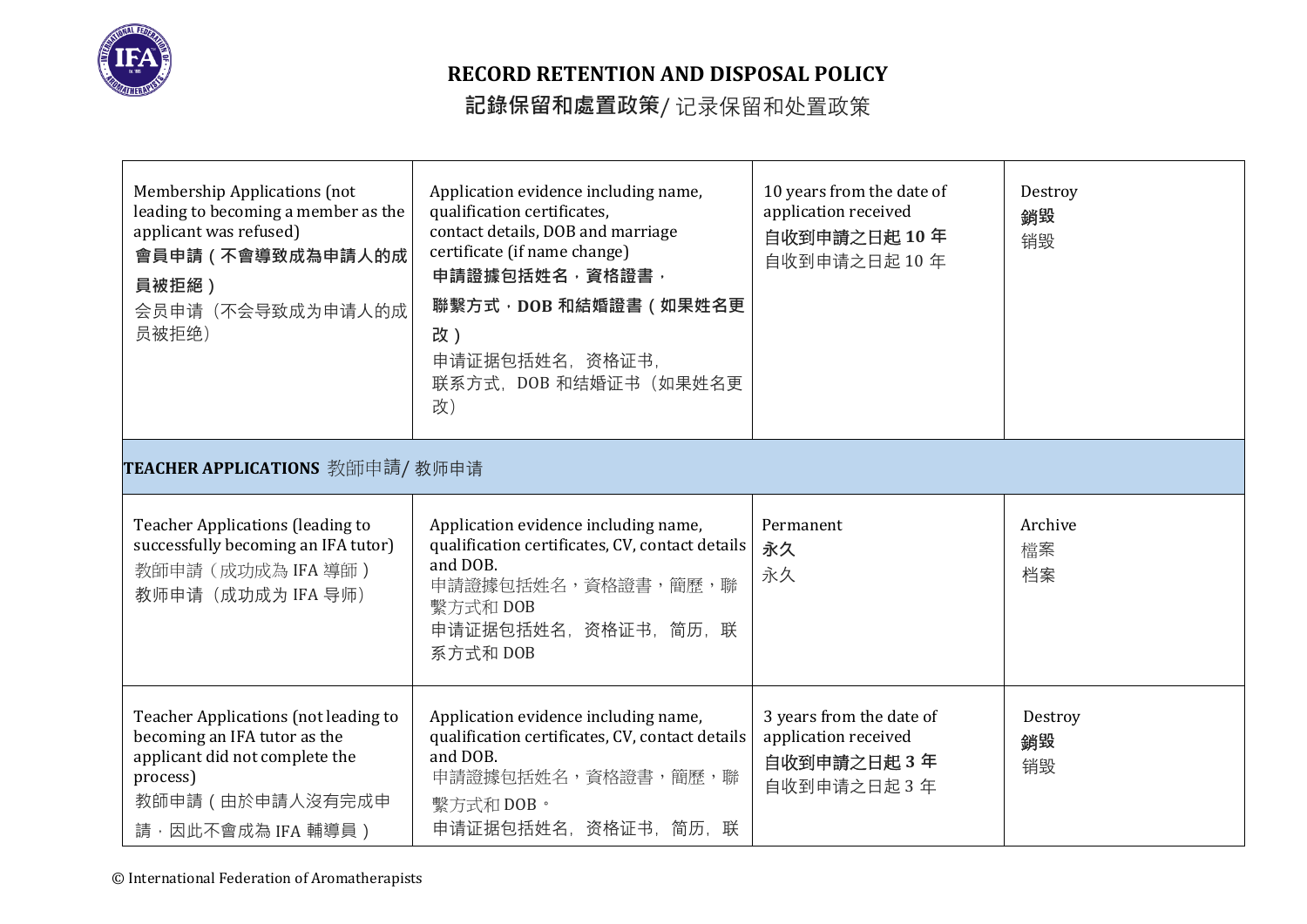

| 教师申请(由于申请人没有完成申<br>请, 因此不会成为 IFA 辅导员)                                                                                                                                                                     | 系方式和 DOB。                                                                                                                                                                                                                                                                                                                                                                 |                                                                                  |                     |
|-----------------------------------------------------------------------------------------------------------------------------------------------------------------------------------------------------------|---------------------------------------------------------------------------------------------------------------------------------------------------------------------------------------------------------------------------------------------------------------------------------------------------------------------------------------------------------------------------|----------------------------------------------------------------------------------|---------------------|
| Teacher Applications (not leading to<br>becoming an IFA tutor as the<br>applicant was refused)<br>教師申請 (由於申請人被拒絕,不會<br>成為 IFA 導師)<br>教师申请(由于申请人被拒绝,不会<br>成为 IFA 导师)<br>教师提交的课程笔记不包含个人信息,但会在与其申请相同的时间范围内销毁 | Application evidence including name,<br>qualification certificates, CV, contact<br>details and DOB<br>申請證據包括姓名,資格證書,簡歷,聯<br>繫方式<br>細節和 DOB<br>申请证据包括姓名,资格证书,简历,联<br>系方式<br>细节和 DOB<br>NB. Course notes submitted by teachers do not hold personal information but will be destroyed within the same timescale as their application.<br>教師提交的課程筆記不包含個人信息,但會在與其申請相同的時間範圍內銷毀 | 10 years from the date of<br>application received<br>自收到申請之日起10年<br>自收到申请之日起 10年 | Destroy<br>銷毀<br>销毁 |
| CENTRE APPLICATIONS 中心申請/中心申请                                                                                                                                                                             |                                                                                                                                                                                                                                                                                                                                                                           |                                                                                  |                     |
| Centre Applications (leading to<br>successfully becoming a Centre)<br>中心申請 (成功成為中心)<br>中心申請 (成功成為中心)                                                                                                      | Application evidence including name,<br>qualification certificates of staff,<br>contact details of the owner, conflict of<br>interests.<br>申請證據包括姓名,職員資格證明,所有<br>者的聯繫方式,利益衝突。<br>申请证据包括姓名, 职员资格证明, 所有<br>者的联系方式, 利益冲突。                                                                                                                                                    | Permanent<br>永久<br>永久                                                            | Archive<br>檔案<br>档案 |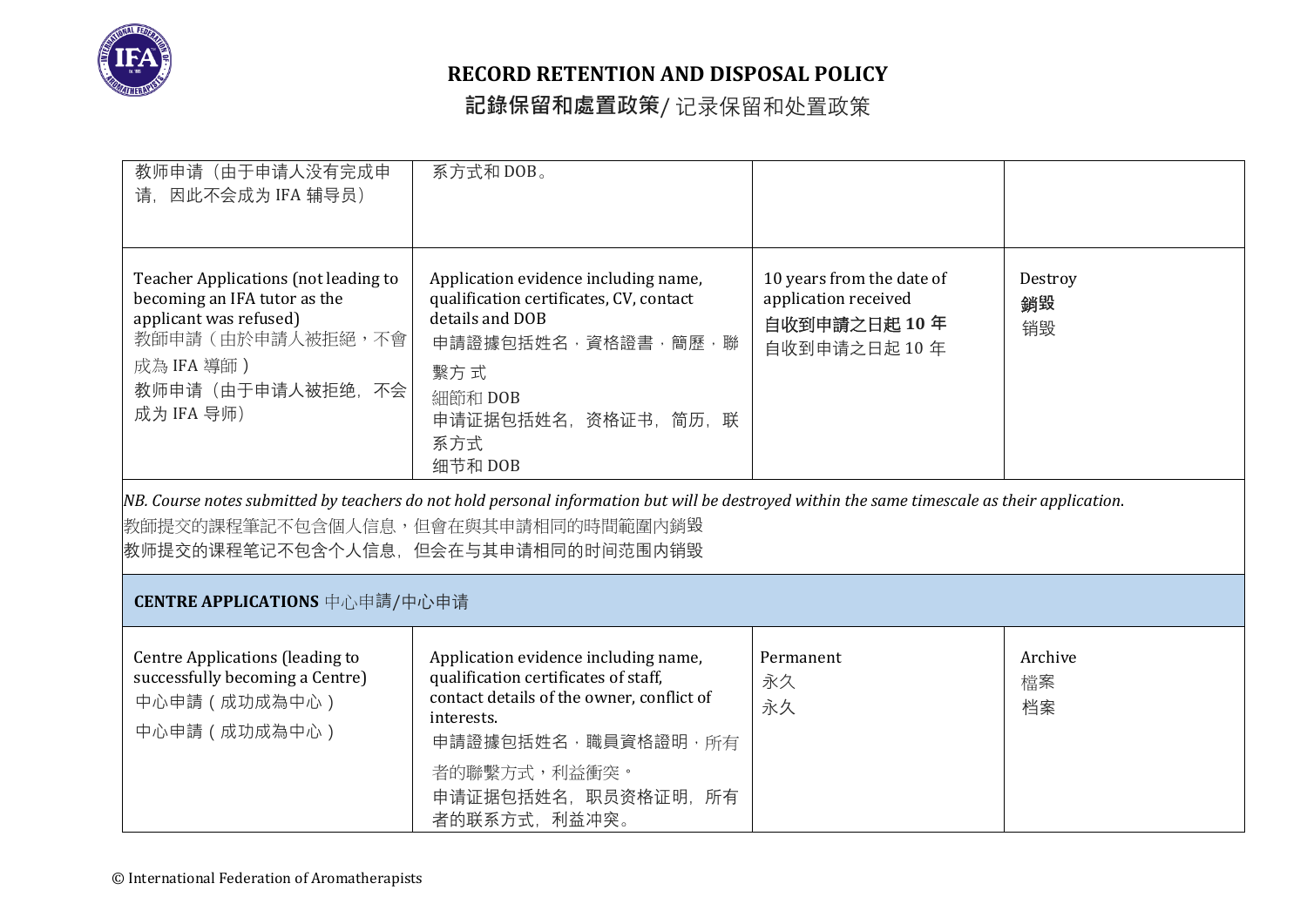

| Centre Applications (not leading to<br>becoming an IFA Centre as the<br>applicant did not complete the<br>process)<br>中心申請(由於申請人沒有完成申<br>請,因此不會成為 IFA 中心)<br>中心申请(由于申请人没有完成申<br>请, 因此不会成为 IFA 中心) | Application evidence including name,<br>qualification certificates of staff,<br>contact details of the owner, conflict of<br>interests.<br>申請證據包括姓名, 職員資格證明,<br>所有者的聯繫方式,利益衝突<br>申请证据包括姓名, 职员资格证明,<br>所有者的联系方式, 利益冲突                                               | 3 years from the date of<br>application received<br>自收到申請之日起3年<br>自收到申请之日起 3年    | Destroy<br>銷毀<br>销毁 |
|---------------------------------------------------------------------------------------------------------------------------------------------------------------------------------------------------|--------------------------------------------------------------------------------------------------------------------------------------------------------------------------------------------------------------------------------------------------------------------|----------------------------------------------------------------------------------|---------------------|
| Centre Applications (not leading to<br>becoming an IFA Centre as the<br>applicant was refused)<br>中心申請 (由於申請被拒,不會成為<br>IFA 中心)<br>中心申请(由于申请被拒,不会成为<br>IFA 中心)                                     | Application evidence including name,<br>qualification certificates of staff,<br>contact details of the owner, conflict of<br>interests.<br>申請證據包括姓名, 職員資格證明,<br>所有者的聯繫方式, 利益衝突<br>申请证据包括姓名, 职员资格证明,<br>所有者的联系方式, 利益冲突                                              | 10 years from the date of<br>application received<br>自收到申請之日起10年<br>自收到申请之日起 10年 | Destroy<br>銷毀<br>销毁 |
|                                                                                                                                                                                                   | LEARNER/STUDENT REGISTRANTS 學習者/學生註冊人 / 学习者/学生注册人                                                                                                                                                                                                                  |                                                                                  |                     |
| Learners enrolled on an IFA<br>Qualification(s)<br>參加 IFA 資格認證的學員<br>参加 IFA 资格认证的学员                                                                                                               | Name, prerequisite qualification certificates<br>(if necessary), details of any disability (to<br>apply reasonable adjustment during<br>assessment), photo ID, contact details,<br>examination results and DOB.<br>姓名 · 必備資格證書 ( 如有必要 ) · 任何<br>殘疾的詳細信息(在評估期間應用合理調 | Permanent<br>永久<br>永久                                                            | Archive<br>檔案<br>档案 |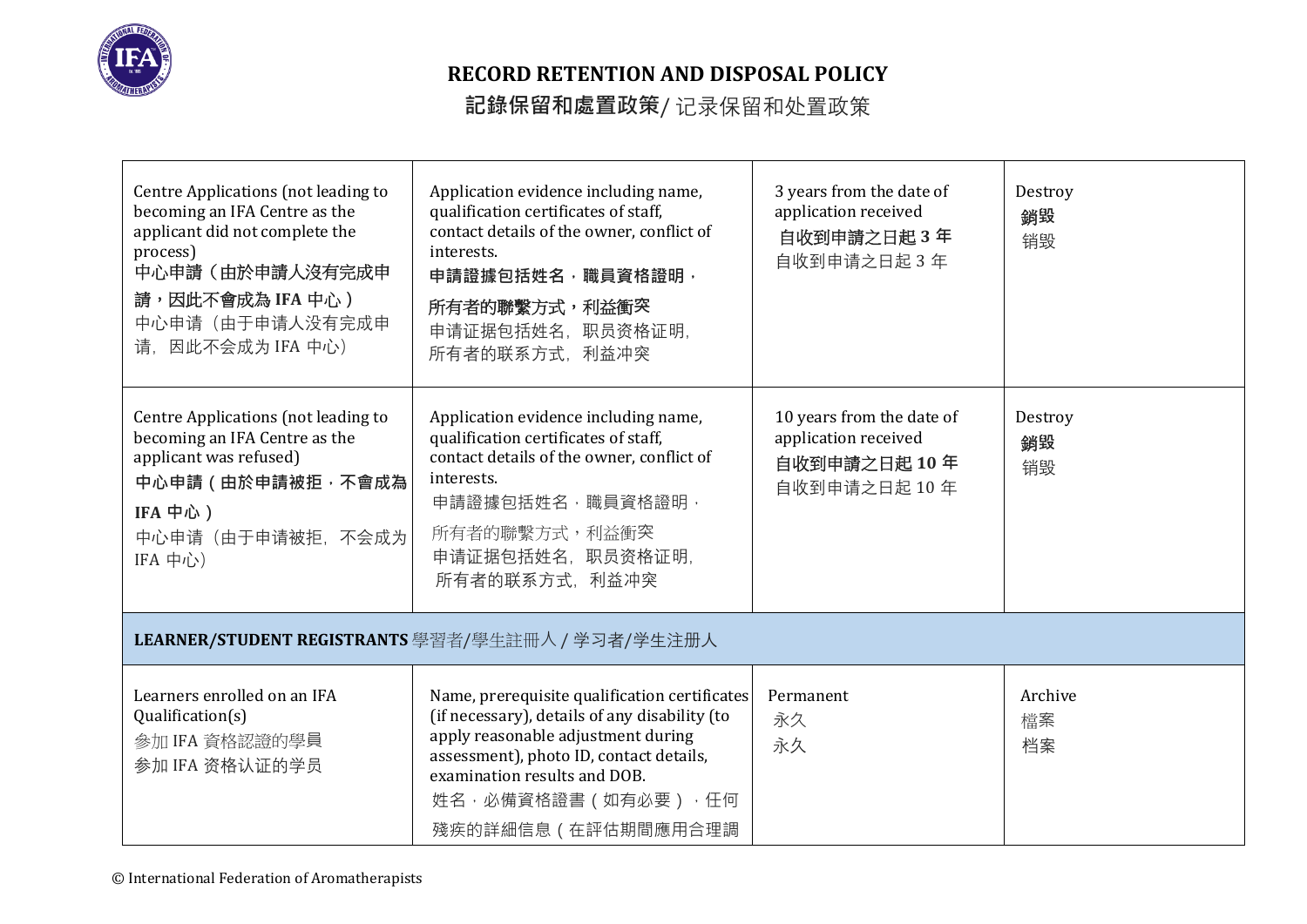

|                                                                                                                                                                         | 整),帶照片的身份證,聯繫方式,檢查<br>結果和 DOB。<br>姓名, 必备资格证书 (如有必要), 任何<br>残疾的详细信息(在评估期间应用合理调<br>整), 带照片的身份证, 联系方式, 检查<br>结果和 DOB。                                                                                             |                                                                                                                                         |                                                                   |
|-------------------------------------------------------------------------------------------------------------------------------------------------------------------------|----------------------------------------------------------------------------------------------------------------------------------------------------------------------------------------------------------------|-----------------------------------------------------------------------------------------------------------------------------------------|-------------------------------------------------------------------|
| <b>Examination Papers</b><br>試卷<br>试卷                                                                                                                                   | Assessment/examination results<br>Passed examination papers and examiners<br>reports<br>Failed examination papers<br>評估/考試結果<br>通過了試卷和審查員的報告<br>失敗試卷<br>评估/考试结果<br>通过了试卷和审查员的报告<br>失败试卷                        | Permanent<br>3 years from the date of exam<br>5 years from the date of exam<br>永久<br>自考試之日起3年<br>自考試之日起5年<br>永久<br>自考试之日起3年<br>自考试之日起5年 | Archive<br>檔案<br>档案<br>Destroy<br>銷毀<br>销毁<br>Destroy<br>銷毀<br>销毁 |
| EXAMINER APPLICATIONS 考試申請/考试申请                                                                                                                                         |                                                                                                                                                                                                                |                                                                                                                                         |                                                                   |
| <b>Examiner Applications (leading to</b><br>successfully becoming an IFA Quality<br>Assurance Assessor)<br>審查員申請 (成功成為 IFA 質量保證<br>評估員)<br>审查员申请 (成功成为 IFA 质量保证<br>评估员) | Application evidence including name,<br>qualification certificates, CV<br>contact details, assessment papers,<br>passport where necessary, conflict of<br>interests.<br>申請證據包括姓名,資格證書,簡歷<br>聯繫方式,評估文件,護照,利益衝突。 | Permanent<br>永久<br>永久                                                                                                                   | Archive<br>檔案<br>档案                                               |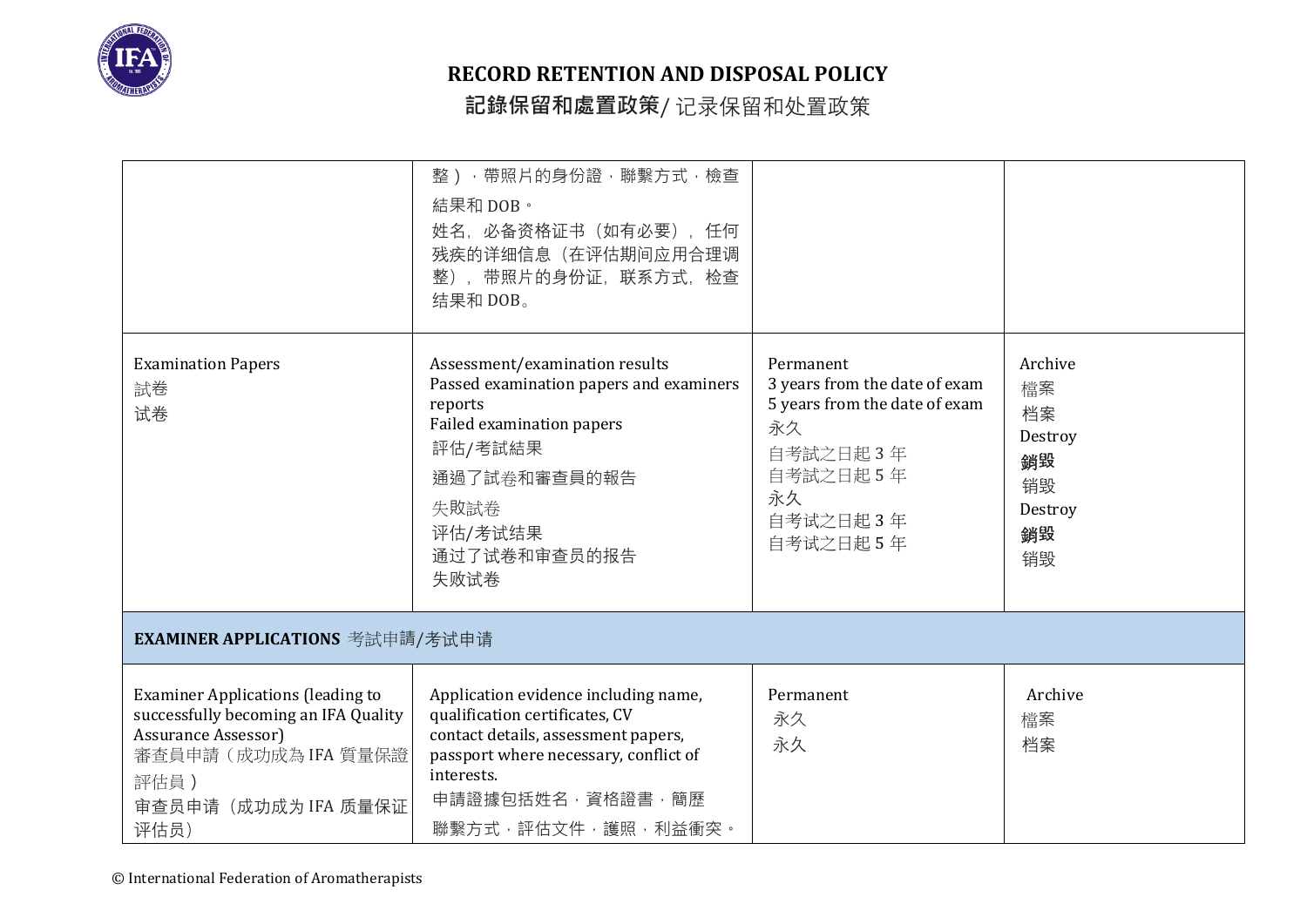

|                                                                                                                                                                                                                                              | 申请证据包括姓名, 资格证书, 简历<br>联系方式, 评估文件, 护照, 利益冲突。                                                                                                                                                                             |                                                                                  |                     |
|----------------------------------------------------------------------------------------------------------------------------------------------------------------------------------------------------------------------------------------------|-------------------------------------------------------------------------------------------------------------------------------------------------------------------------------------------------------------------------|----------------------------------------------------------------------------------|---------------------|
| Examiner Applications (not leading to<br>becoming an IFA Quality Assurance<br>Assessor as the applicant did not<br>complete the process)<br>審查員申請 (由於申請人沒有完成申<br>請,因此不會成為 IFA 質量保證評估<br>員)<br>审查员申请(由于申请人没有完成申<br>请, 因此不会成为 IFA 质量保证评估<br>员) | Application evidence including name,<br>qualification certificates, CV<br>contact details, conflict of interests.<br>申請證據包括姓名,資格證書,簡歷<br>聯繫方式,利益衝突。<br>申请证据包括姓名, 资格证书, 简历<br>联系方式, 利益冲突。                                | 3 years from the date of<br>application received<br>自收到申請之日起3年<br>自收到申请之日起 3年    | Destroy<br>銷毀<br>销毁 |
| Examiner Applications (not leading to<br>becoming an IFA Quality Assurance<br>Assessor as the applicant was<br>refused)<br>審查員申請(因申請人被拒絕而未成<br>為 IFA 質量保證評估員)<br>审查员申请(因申请人被拒绝而未成<br>为 IFA 质量保证评估员)                                          | Application evidence including name,<br>qualification certificates, CV<br>contact details, assessment papers, conflict<br>of interests.<br>申請證據包括姓名,資格證書,簡歷<br>聯繫方式,評估文件,利益衝突<br>申请证据包括姓名, 资格证书, 简历<br>联系方式, 评估文件, 利益冲突 | 10 years from the date of<br>application received<br>自收到申請之日起10年<br>自收到申请之日起 10年 | Destroy<br>銷毀<br>销毁 |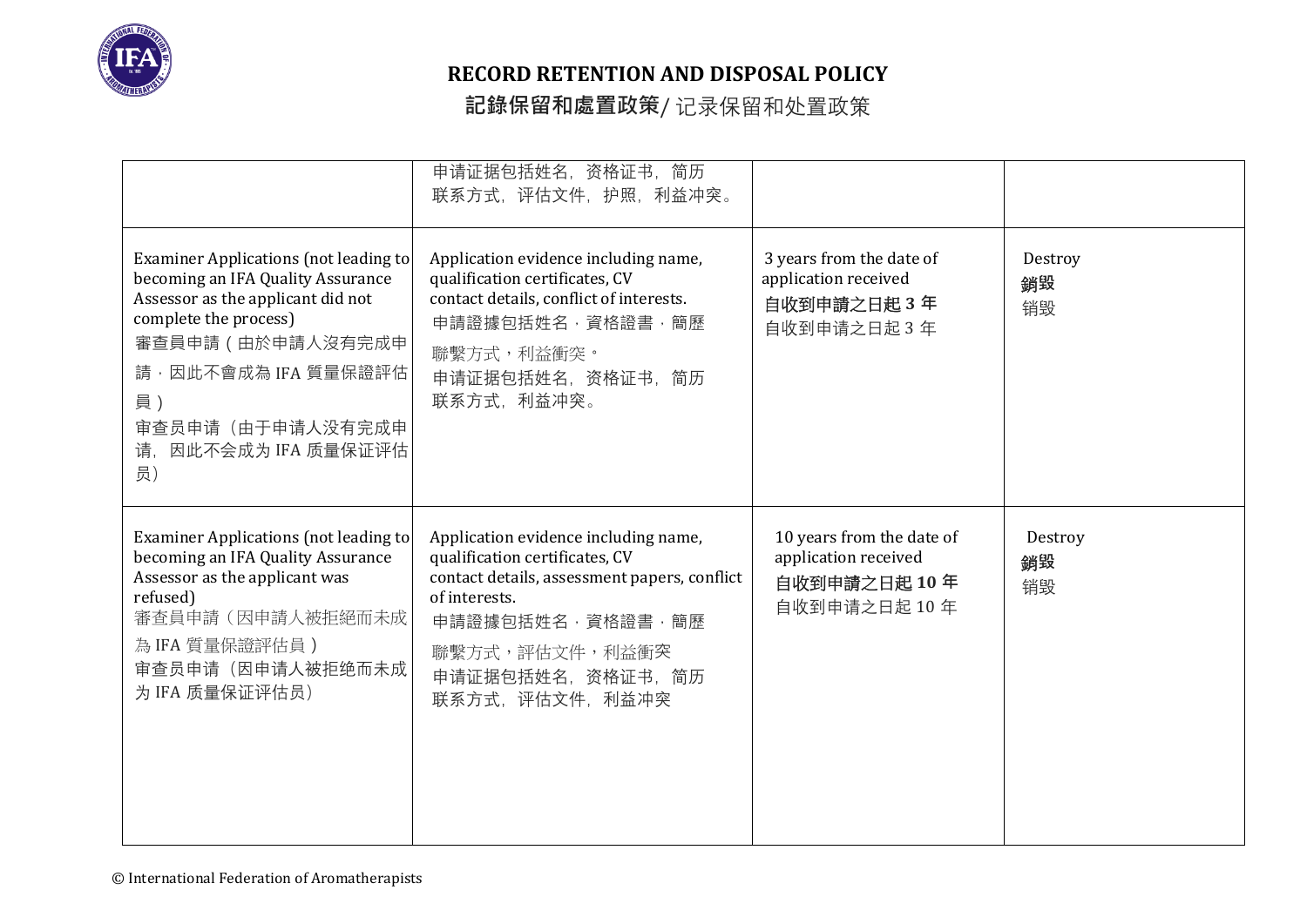

| SPECIALIST ADVISOR APPLICATIONS 專家顧問申請/专家顾问申请                                                                                                                                                          |                                                                                                                                                                                                                                        |                                                                               |                     |
|--------------------------------------------------------------------------------------------------------------------------------------------------------------------------------------------------------|----------------------------------------------------------------------------------------------------------------------------------------------------------------------------------------------------------------------------------------|-------------------------------------------------------------------------------|---------------------|
| <b>Specialist Advisor Applications</b><br>(leading to successfully becoming an<br>IFA Specialist Advisor)<br>專家顧問申請 (成功成為 IFA 專家顧<br>問)<br>专家顾问申请(成功成为 IFA 专家顾<br>问)                                   | Application evidence including name,<br>qualification certificates, CV<br>contact details, references assessment<br>papers, conflicts of interests<br>申請證據包括姓名,資格證書,簡歷<br>聯繫方式,參考評估文件,利益衝突<br>申请证据包括姓名, 资格证书, 简历<br>联系方式, 参考评估文件, 利益冲突 | Permanent<br>永久<br>永久                                                         | Archive<br>檔案<br>档案 |
| <b>Specialist Advisor Applications (not</b><br>leading to becoming an IFA Specialist<br>Advisor as the applicant was refused)<br>專家顧問申請(由於申請人被拒,會<br>成為 IFA 專家顧問)<br>专家顾问申请(由于申请人被拒、不<br>会成为 IFA 专家顾问) | Application evidence including name,<br>qualification certificates, CV<br>contact details, references assessment<br>papers.<br>申請證據包括姓名,資格證書,簡歷<br>聯繫方式,參考評估文件,利益衝突<br>申请证据包括姓名, 资格证书, 简历<br>联系方式, 参考评估文件, 利益冲突                        | 5 years from the date of<br>application received<br>自收到申請之日起5年<br>自收到申请之日起 5年 | Destroy<br>銷毀<br>销毁 |
| REGIONAL REPRESENTATIVE APPLICATIONS 區域代表申請/区域代表申请                                                                                                                                                     |                                                                                                                                                                                                                                        |                                                                               |                     |
| Regional Representative Applications<br>(leading to successfully becoming an<br>IFA Regional Representative)<br>區域代表申請                                                                                 | Application evidence including name,<br>contact details, annual conflicts of interests<br>申請證據包括姓名,聯繫方式,年度利益<br>衝突                                                                                                                     | Permanent<br>永久<br>永久                                                         | Archive<br>檔案<br>档案 |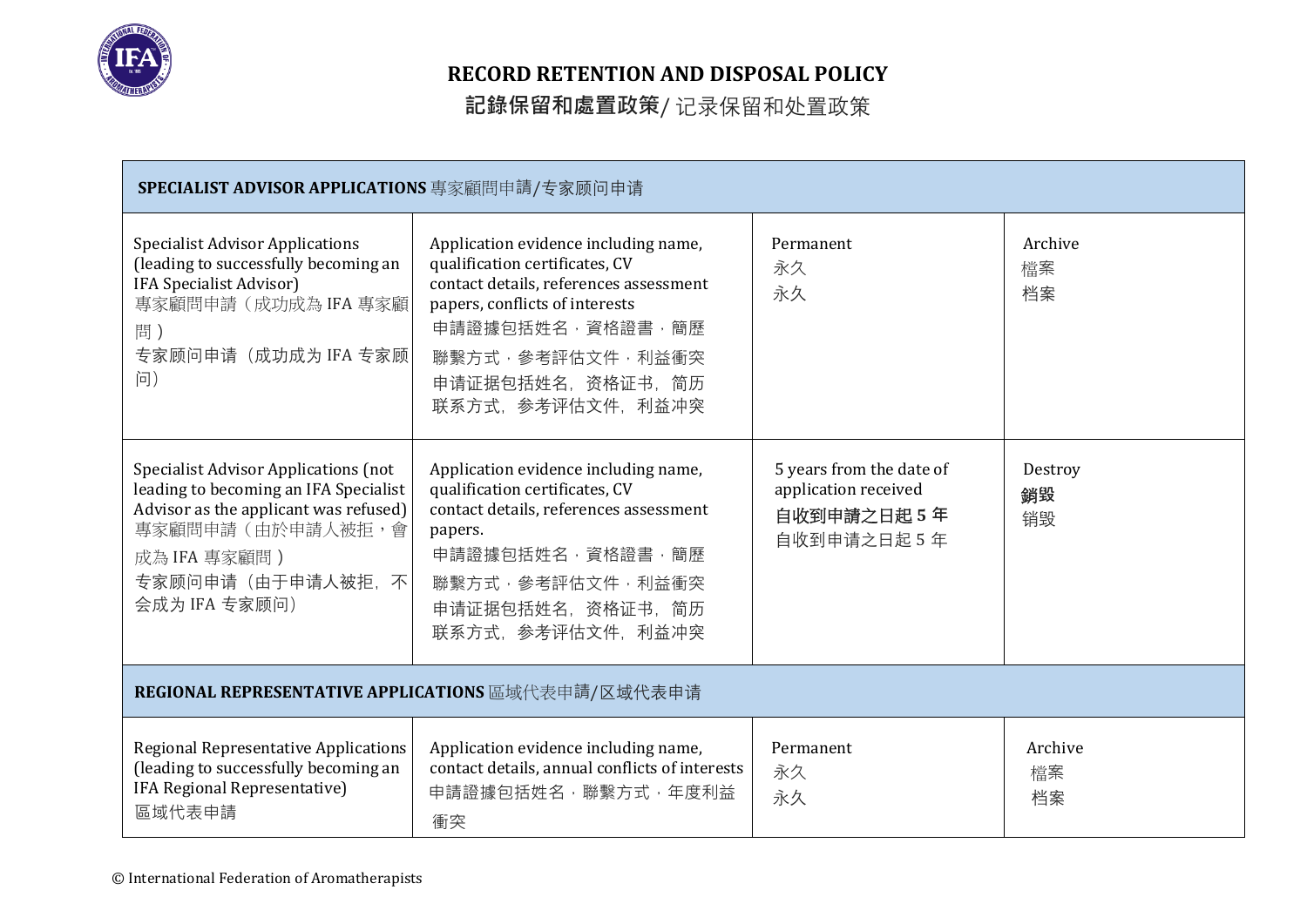

| (導致成功成為 IFA 區域代表 )<br>区域代表申请<br>(导致成功成为 IFA 区域代表)                                                                                                                                                                           | 申请证据包括姓名,联系方式,年度利益冲<br>突                                                                                                                             |                                                                                  |                     |  |
|-----------------------------------------------------------------------------------------------------------------------------------------------------------------------------------------------------------------------------|------------------------------------------------------------------------------------------------------------------------------------------------------|----------------------------------------------------------------------------------|---------------------|--|
| <b>Regional Representative Applications</b><br>(not leading to becoming an IFA<br>Regional Representative)<br>區域代表申請<br>(不會成為 IFA 區域代表)<br>区域代表申请<br>(不会成为 IFA 区域代表)                                                        | Application evidence including name,<br>contact details, conflicts of interests<br>申請證據包括姓名,聯繫方式,利益衝突<br>申请证据包括姓名,联系方式,利益冲突                          | 10 years from the date of<br>application received<br>自收到申請之日起10年<br>自收到申请之日起 10年 | Destroy<br>銷毀<br>销毁 |  |
| SPEAKER APPLICATIONS 演講者申請/演讲者申请                                                                                                                                                                                            |                                                                                                                                                      |                                                                                  |                     |  |
| Speaker Applications (leading to<br>talking at an IFA event or refused)<br>演講者申請 (導致在 IFA 活動中發言<br>或被拒絕)<br>演讲者申请 (导致在 IFA 活动中发言<br>或被拒绝)                                                                                   | Application evidence including name,<br>qualification certificates, CV<br>contact details.<br>申請證據包括姓名,資格證書,簡歷<br>聯繫方式<br>申请证据包括姓名, 资格证书, 简历<br>联系方式 | 3 years from the date of<br>application received<br>自收到申請之日起3年<br>自收到申请之日起 3年    | Destroy<br>銷毀<br>销毁 |  |
| NB. Applications for Specialist Advisor, Regional Representative and Speaker positions that are not completed in full will be rejected and deleted.<br>未完整填寫的專家顧問,區域代表和發言人職位的申請將被拒絕和刪除。<br>未完整填写的专家顾问,区域代表和发言人职位的申请将被拒绝和删除。 |                                                                                                                                                      |                                                                                  |                     |  |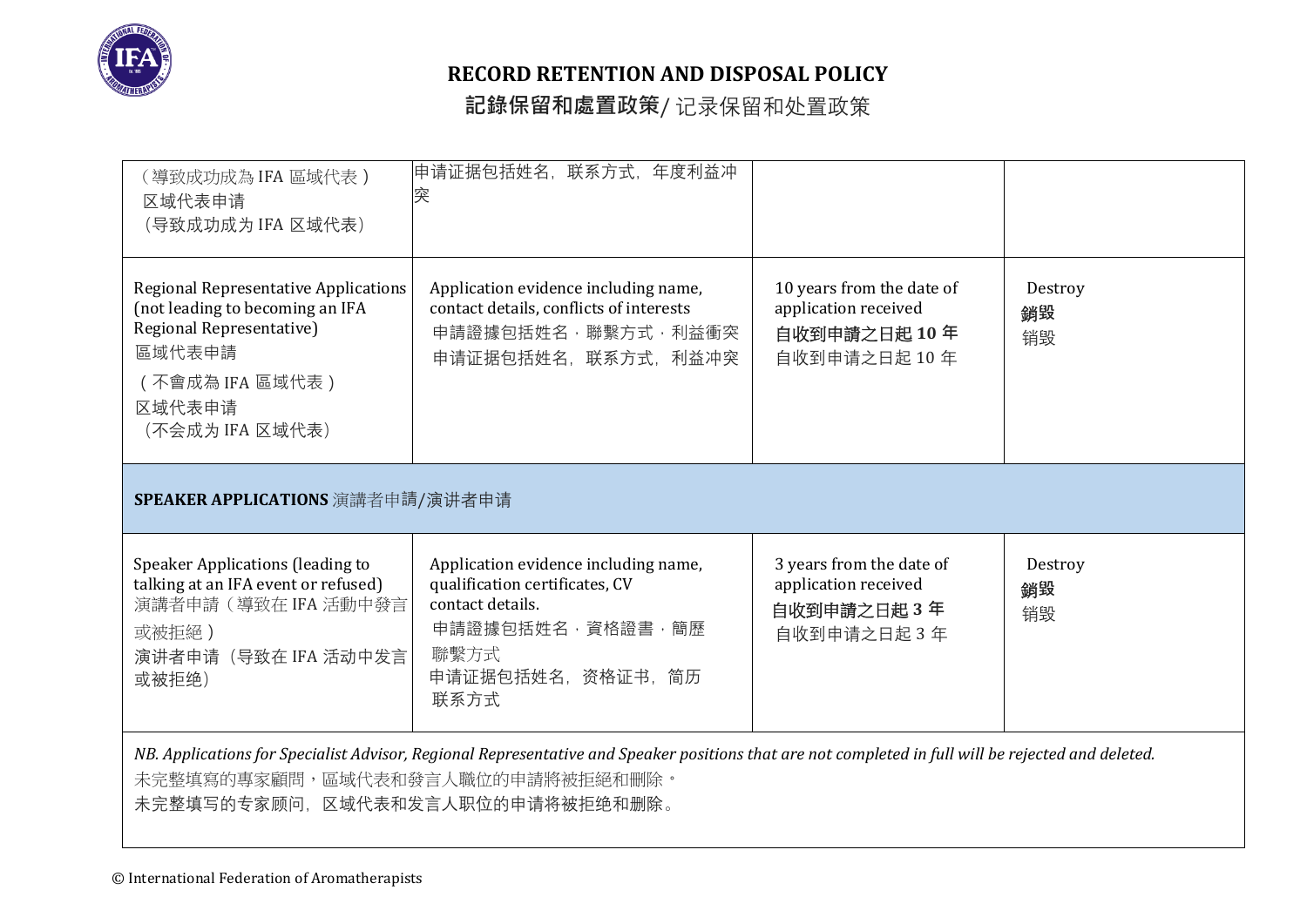

| <b>GENERAL</b> 一般/一般                                                                                                                          |                                                                                                                                                                  |                                                               |                     |
|-----------------------------------------------------------------------------------------------------------------------------------------------|------------------------------------------------------------------------------------------------------------------------------------------------------------------|---------------------------------------------------------------|---------------------|
| Enquiries, consultations (that do not<br>apply to any of the above)<br>諮詢(不適用於上述任何一項)<br>咨询 (不适用于上述任何一项)                                      | Emails<br>電子郵件<br>电子邮件                                                                                                                                           | 3 years from the date of receipt<br>自收到申請之日起3年<br>自收到申请之日起 3年 | Destroy<br>銷毀<br>销毁 |
| Surveys and feedback forms<br>調査和反饋表<br>调查和反馈表                                                                                                | Collected data and anonymised statistical<br>data<br>收集的數據和匿名的統計數據<br>收集的数据和匿名的统计数据                                                                              | Permanent<br>永久<br>永久                                         | Archive<br>檔案<br>档案 |
| Submissions for inclusion in the<br>Aromatherapy Times Magazine/blog<br>提交納入 Aromatherapy Times 雜誌<br>博客<br>提交纳入 Aromatherapy Times 杂志/<br>博客 | Articles including authors' name and<br>contact details printed in Magazine<br>雜誌上印有包括作者姓名和聯繫方式在內<br>的文章<br>杂志上印有包括作者姓名和联系方式在内<br>的文章                            | Permanent<br>永久<br>永久                                         | Archive<br>檔案<br>档案 |
| <b>Submissions of Research Papers</b><br>研究論文提交<br>研究论文提交                                                                                     | Papers including name and contact details,<br>collected data and anonymised statistical<br>data<br>論文包括姓名和聯繫方式,收集的數據和<br>匿名統計數據<br>论文包括姓名和联系方式, 收集的数据和<br>匿名统计数据 | Permanent<br>永久<br>永久                                         | Archive<br>檔案<br>档案 |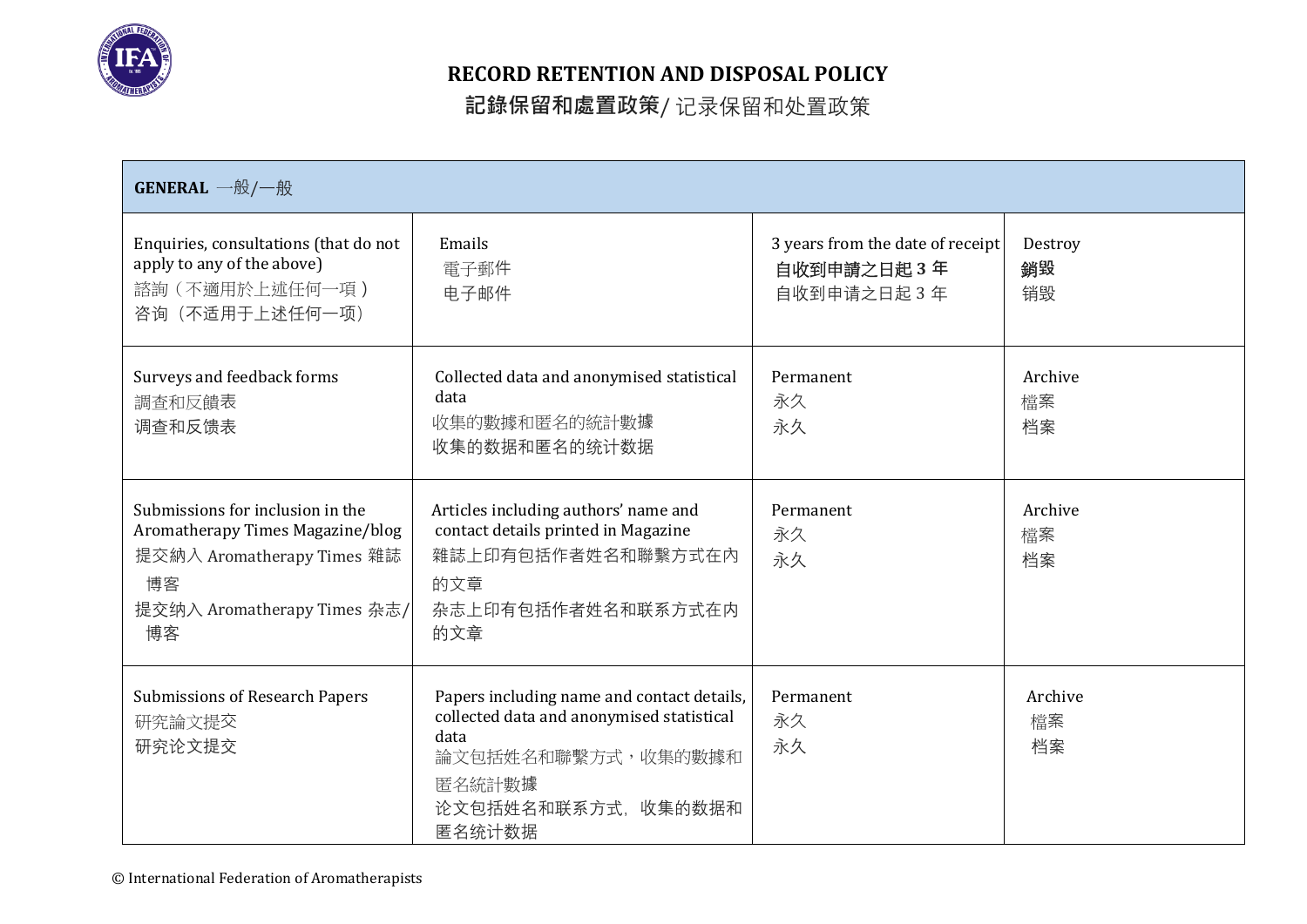

| <b>COMPLAINTS AGAINST MEMBERS/TEACHERS/CENTRES (REGISTRANTS)</b><br>針對會員/教師/中心(註冊人)的投訴 / 针对会员/教师/中心 (注册人) 的投诉                                          |                                                                                                                                                                                                                                            |                                                             |                     |
|--------------------------------------------------------------------------------------------------------------------------------------------------------|--------------------------------------------------------------------------------------------------------------------------------------------------------------------------------------------------------------------------------------------|-------------------------------------------------------------|---------------------|
| Invalid and informal complaints<br>無效和非正式投訴<br>无效和非正式投诉                                                                                                | Emails<br>電子郵件<br>电子邮件                                                                                                                                                                                                                     | 3 years from the date received<br>自收到申請之日起3年<br>自收到申请之日起 3年 | Destroy<br>銷毀<br>销毁 |
| Valid complaints and outcome of<br>Sanctions/Disciplinary procedures<br>有效的投訴和製裁/紀律程序的結果<br>有效的投诉和制裁/纪律程序的结果                                           | All information relating to the Investigation<br>and outcome of all complaints/Malpractice<br>and Maladministration and/or disciplinary<br>procedure<br>所有與調查和所有投訴/醫療事故和行政失<br>當和/或紀律程序的結果有關的信息<br>所有与调查和所有投诉/医疗事故和行政失<br>当和/或纪律程序的结果有关的信息 | Permanent<br>永久<br>永久                                       | Archive<br>檔案<br>档案 |
|                                                                                                                                                        | REMOVAL OR WITHDRAWAL OF APPROVAL FROM REGISTER 從註冊中刪除或撤銷批准/ 从注册中删除或撤销批准                                                                                                                                                                   |                                                             |                     |
| Failure to meet criteria (but would<br>not be considered a sanction e.g. no<br>insurance)<br>不符合標準 (但不會被視為製裁,例<br>如沒有保險)<br>不符合标准(但不会被视为制裁,例<br>如没有保险) | All correspondence relating to the IFA's<br>decision not to renew or remove approval<br>from a registrant<br>所有與 IFA 決定不續約或取消註冊人批准<br>的通信<br>所有与 IFA 决定不续约或取消注册人批准<br>的通信                                                                  | Permanent<br>永久<br>永久                                       | Archive<br>檔案<br>档案 |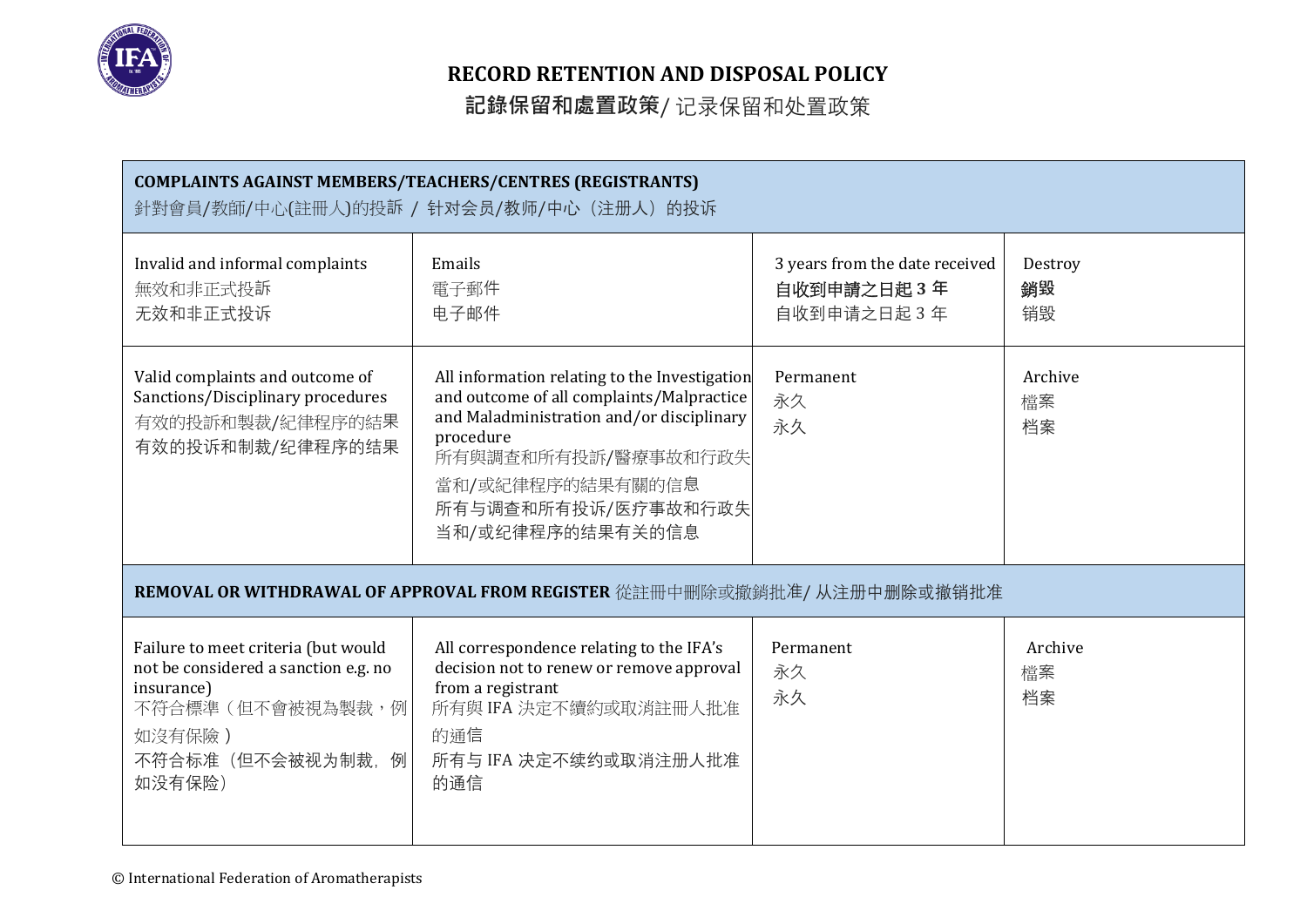

| INFORMATION ACCESS REQUESTS 信息訪問請求/信息访问请求                                                                                          |                                                                                                                                                                                                                                                                |                                                                               |                     |
|------------------------------------------------------------------------------------------------------------------------------------|----------------------------------------------------------------------------------------------------------------------------------------------------------------------------------------------------------------------------------------------------------------|-------------------------------------------------------------------------------|---------------------|
| Subject access requests and<br>disclosure<br>主題訪問請求和披露<br>主题访问请求和披露                                                                | Subject access requests for a data subject<br>主題訪問數據主題的請求<br>主题访问数据主题的请求                                                                                                                                                                                       | 2 years from the date received<br>自收到之日起2年<br>自收到之日起 2年                       | Destroy<br>銷毀<br>销毁 |
| GOVERNANCE 治理/治理                                                                                                                   |                                                                                                                                                                                                                                                                |                                                                               |                     |
| <b>Board Member Applications</b><br>(leading to becoming an IFA trustee)<br>董事會成員申請<br>(導致成為 IFA 受託人)<br>董事会成员申请<br>(导致成为 IFA 受托人) | Application evidence including name,<br>contact details, nationality, DOB,<br>declaration of interest, trustee declaration,<br>profile, references<br>申請證據包括姓名,聯繫方式,國籍,<br>DOB,利益申報,受託人申報,簡介,參<br>考資料<br>申请证据包括姓名, 联系方式, 国籍,<br>DOB, 利益申报, 受托人申报, 简介, 参<br>考资料 | Permanent<br>永久<br>永久                                                         | Archive<br>檔案<br>档案 |
| Unsuccessful or refused Board<br><b>Member Applications</b><br>不成功或拒絕的董事會成員申請<br>不成功或拒绝的董事会成员申请                                    | Application evidence including name,<br>contact details, nationality, DOB,<br>declaration of interest, profile, references<br>申請證據包括姓名,聯繫方式,國籍,<br>DOB, 利益申報,簡介, 參考資料<br>申请证据包括姓名, 联系方式, 国籍,<br>DOB, 利益申报, 简介, 参考资料                                            | 5 years from the date of<br>application received<br>自收到申請之日起5年<br>自收到申请之日起 5年 | Destroy<br>銷毀<br>销毁 |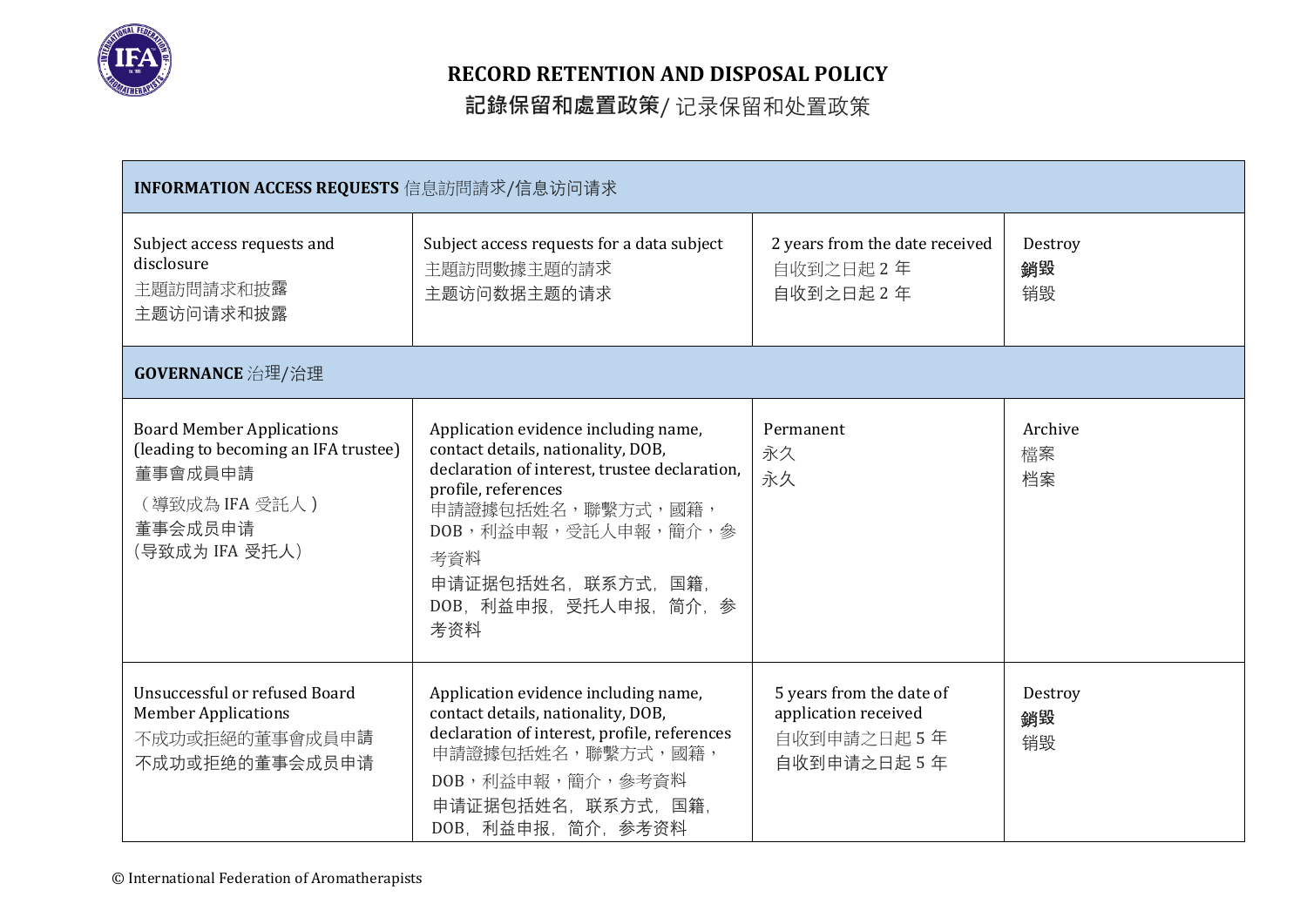

| Council agendas, papers and minutes<br>理事會議程,文件和會議記錄<br>理事会议程,文件和会议记录 | Provides an audit trail of corporate<br>decisions and statutory compliance.<br>提供公司決策和法定合規性的審計跟踪。<br>提供公司决策和法定合规性的审计跟踪。 | Permanent<br>永久<br>永久                                                 | Archive<br>檔案<br>档案 |
|-----------------------------------------------------------------------|-------------------------------------------------------------------------------------------------------------------------|-----------------------------------------------------------------------|---------------------|
| <b>Business Plans and annual reports</b><br>業務計劃和年度報告<br>业务计划和年度报告    | Provides an audit trail of corporate<br>decisions and statutory compliance.<br>提供公司決策和法定合規性的審計跟踪<br>提供公司决策和法定合规性的审计跟踪   | Permanent<br>永久<br>永久                                                 | Archive<br>檔案<br>档案 |
| Complaints about the IFA<br>關於 IFA 的投訴<br>关于 IFA 的投诉                  | Complaints about board members and<br>committee members<br>有關董事會成員和委員會成員的投訴<br>有关董事会成员和委员会成员的投诉                         | Permanent<br>永久<br>永久                                                 | Archive<br>檔案<br>档案 |
| <b>Policies and Procedures</b><br>政策與程序<br>政策与程序                      | Operational and organisational policies and<br>manuals<br>運營和組織政策和手冊<br>运营和组织政策和手册                                      | Permanent<br>永久<br>永久<br>(even when superseded)<br>(即使被取代)<br>(即使被取代) | Archive<br>檔案<br>档案 |
| HUMAN RESOURCES 人力資源/人力资源                                             |                                                                                                                         |                                                                       |                     |
| Successful Job Applicants<br>成功的求職者                                   | Applications including name, contact<br>details, CV, assessment papers, role and                                        | 6 years from the end of<br>employment                                 | Destroy<br>銷毀       |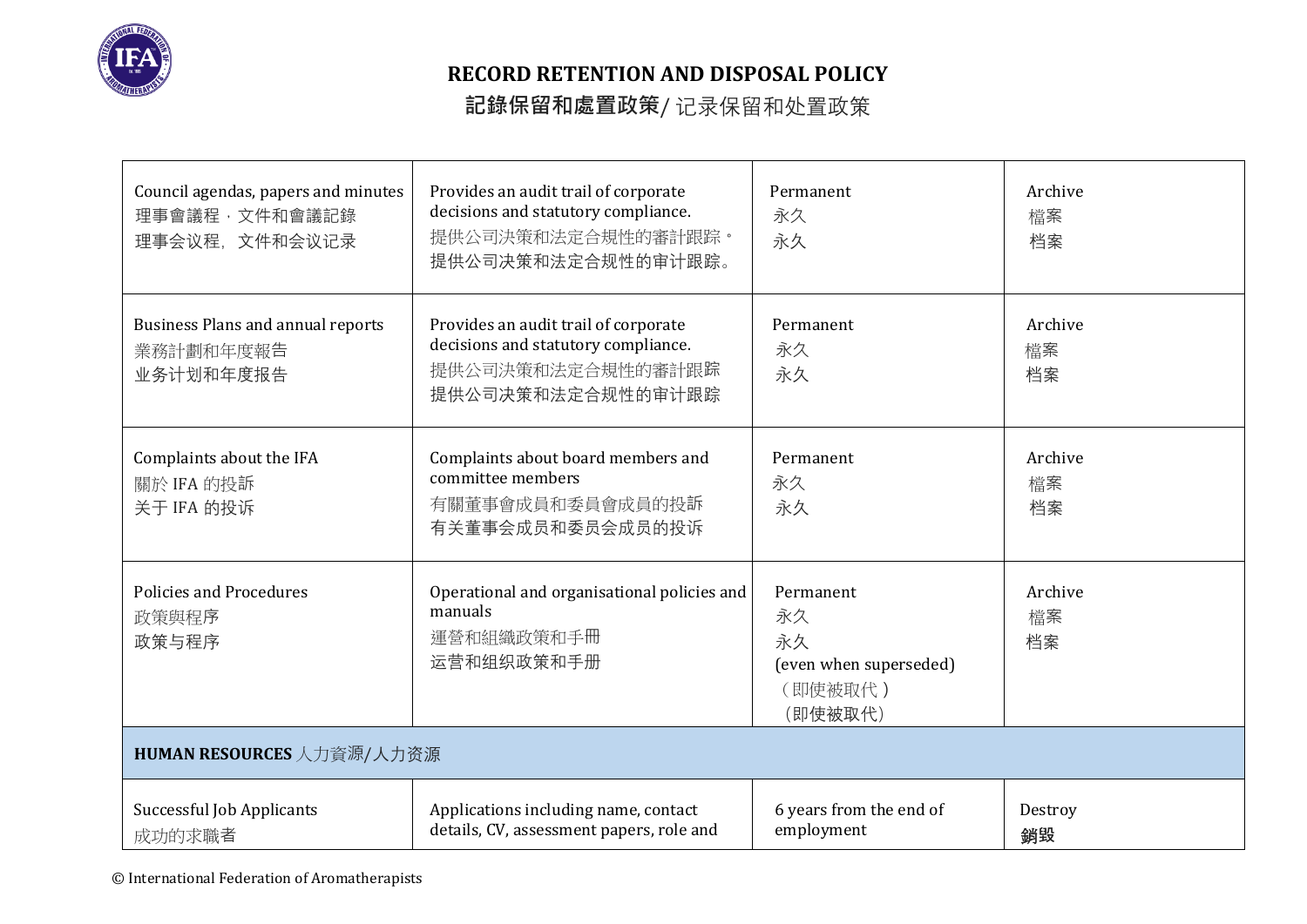

| 成功的求职者                                                       | score for candidates.<br>申請包括姓名,聯繫方式,簡歷,評估文<br>件,候選人的角色和分數<br>申请包括姓名,联系方式,简历,评估文<br>件,候选人的角色和分数                                                                                                                                                                                              | 就業結束6年<br>就业结束 6年                                          | 销毁                  |
|--------------------------------------------------------------|----------------------------------------------------------------------------------------------------------------------------------------------------------------------------------------------------------------------------------------------------------------------------------------------|------------------------------------------------------------|---------------------|
| <b>Unsuccessful Job Applications</b><br>不成功的工作申請<br>不成功的工作申请 | Applications including name, contact<br>details, CV, assessment papers, role and<br>score for candidates.<br>申請包括姓名,聯繫方式,簡歷,評估文<br>件,候選人的角色和分數。<br>申请包括姓名, 联系方式, 简历, 评估文<br>件、候选人的角色和分数。                                                                                                     | 1 year<br>1年<br>1年                                         | Destroy<br>銷毀<br>销毁 |
| <b>Personnel Files</b><br>人事檔案<br>人事档案                       | Contract of employment, payroll history,<br>record of pay, overtime, enhancements,<br>holiday, leave, letters from doctors for<br>sickness, accident reports, pensions.<br>就業合同,工資單歷史,工資記錄,加<br>班,增強,假期,休假,醫生的疾病信<br>件,事故報告,養老金<br>就业合同, 工资单历史, 工资记录, 加<br>班、增强、假期、休假、医生的疾病信<br>件, 事故报告, 养老金 | 6 years from the end of<br>employment<br>就業結束6年<br>就业结束 6年 | Destroy<br>銷毀<br>销毁 |
| <b>Termination of Employment</b><br>終止僱傭關係                   | Letters relating to resignation/termination<br>or retirement                                                                                                                                                                                                                                 | Permanent<br>永久                                            | Archive<br>檔案       |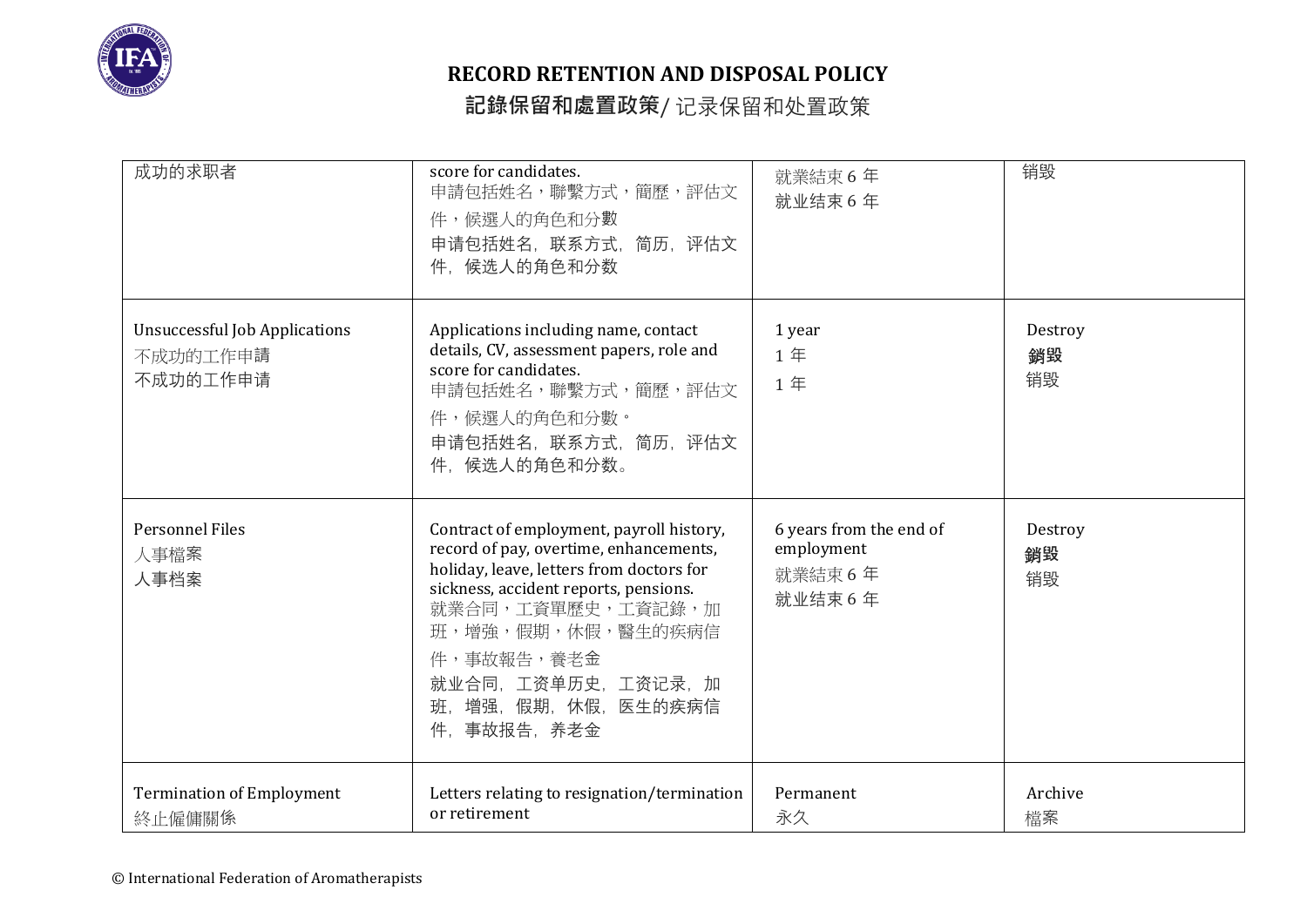

| 终止雇佣关系                                                                                       | 與辭職/終止或退休有關的信件<br>與辭職/終止或退休有關的信件                                                      | 永久                                                                                                                                       | 档案                                 |  |
|----------------------------------------------------------------------------------------------|---------------------------------------------------------------------------------------|------------------------------------------------------------------------------------------------------------------------------------------|------------------------------------|--|
| <b>Conflicts of Interest</b><br>利益衝突<br>利益冲突                                                 | Declaration form and register<br>申報表和註冊<br>申报表和注册                                     | <b>Register kept Permanently</b><br>Declaration form 1 year after<br>end of contract<br>註冊保持永久<br>合同結束後1年的申報表<br>注册保持永久<br>合同结束后 1 年的申报表 | Archive /Destroy<br>檔案/档案<br>銷毀/销毁 |  |
| FINANCE 財政/财政                                                                                |                                                                                       |                                                                                                                                          |                                    |  |
| <b>Bank Account Records</b><br>銀行賬戶記錄<br>银行账户记录                                              | Monthly statements, billing or banking<br>statements<br>月結單,賬單或銀行對賬單<br>月结单, 账单或银行对账单 | Current year plus 6 years<br>本年加6年<br>本年加6年                                                                                              | Destroy<br>銷毀<br>销毁                |  |
| Board Member, staff members and<br>Examiner expenses<br>董事會成員,工作人員和審查員費用<br>董事会成员,工作人员和审查员费用 | <b>Expenses Claim forms</b><br>費用索賠表<br>费用索赔表                                         | Current year plus 6 years<br>本年加6年<br>本年加6年                                                                                              | Destroy<br>銷毀<br>销毁                |  |
| Invoices<br>發票<br>发票                                                                         | Invoices, credit notes<br>發票,信用票據<br>发票,信用票据                                          | Current year plus 6 years<br>本年加6年<br>本年加6年                                                                                              | Destroy<br>銷毀<br>销毁                |  |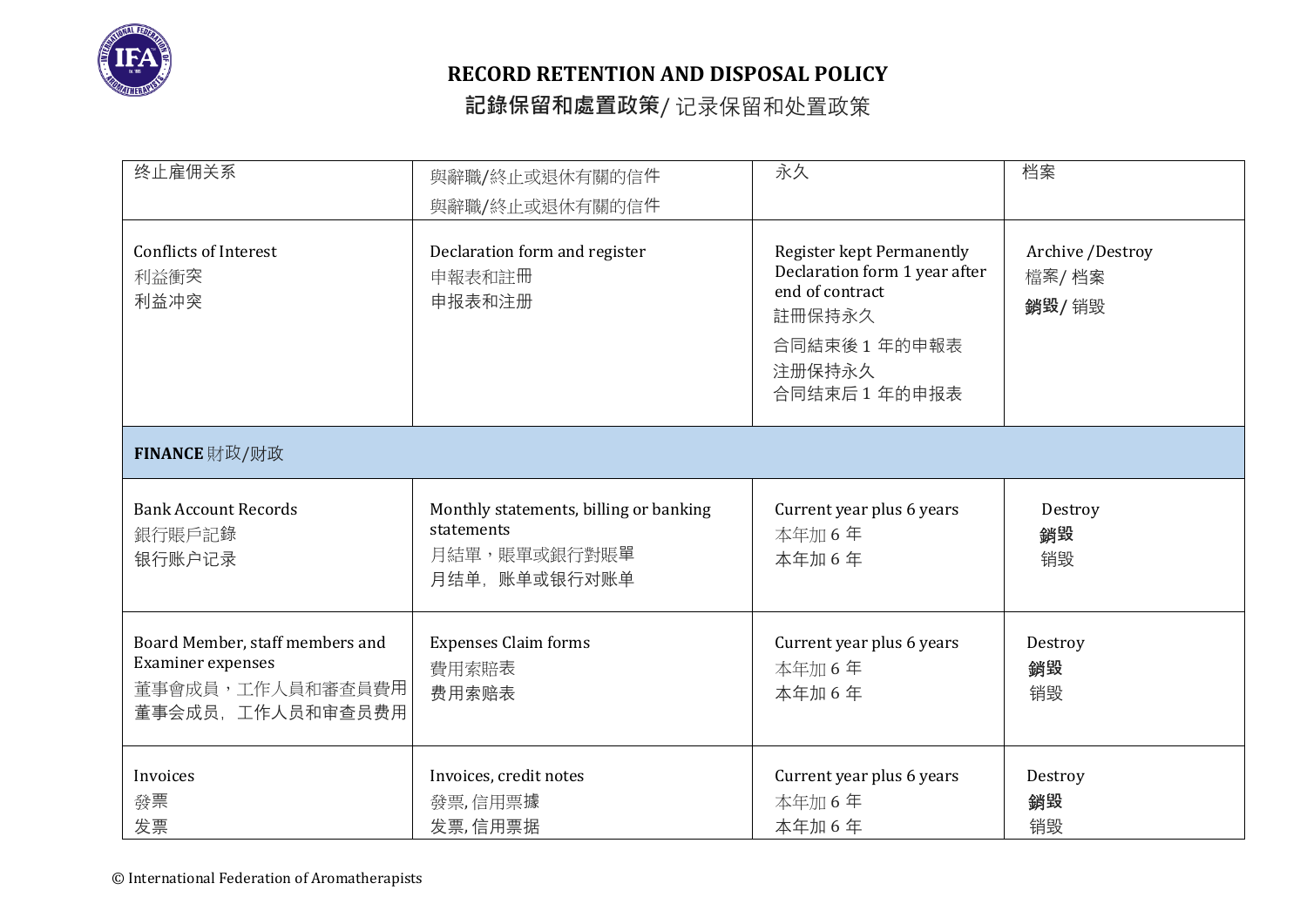

| Asset Registers maintained by<br>external accountants<br>資產登記冊由外部會計師維護<br>资产登记册由外部会计师维护 |                                                                                                                | Current year plus 6 years after<br>asset is disposed of<br>資產處置後的當年加6年<br>资产处置后的当年加6年 | Destroy<br>銷毀<br>销毁 |
|-----------------------------------------------------------------------------------------|----------------------------------------------------------------------------------------------------------------|---------------------------------------------------------------------------------------|---------------------|
| Employee pay history                                                                    |                                                                                                                | Current year plus 6 years                                                             | Destroy             |
| 員工薪酬歷史                                                                                  |                                                                                                                | 本年加6年                                                                                 | 銷毀                  |
| 员工薪酬历史                                                                                  |                                                                                                                | 本年加6年                                                                                 | 销毁                  |
| <b>Budget and annual reports</b>                                                        |                                                                                                                | Permanent                                                                             | Archive             |
| 預算和年度報告                                                                                 |                                                                                                                | 永久                                                                                    | 檔案                  |
| 预算和年度报告                                                                                 |                                                                                                                | 永久                                                                                    | 档案                  |
| <b>Financial Statements</b>                                                             | For inclusion in annual reports                                                                                | Permanent                                                                             | Archive             |
| 財務報表                                                                                    | 列入年度報告                                                                                                         | 永久                                                                                    | 檔案                  |
| 财务报表                                                                                    | 列入年度报告                                                                                                         | 永久                                                                                    | 档案                  |
| <b>Successful Tenders</b><br>成功的招標<br>成功的招标                                             | Information provided or requested as part<br>of the tender process<br>作為招標過程的一部分提供或要求的信息<br>作为招标过程的一部分提供或要求的信息 | Current year plus 6 years<br>本年加6年<br>本年加6年                                           | Destroy<br>銷毀<br>销毁 |
| <b>Unsuccessful Tenders</b>                                                             | Information provided or requested as part                                                                      | Current year plus 1 year                                                              | Destroy             |
| 不成功的招標                                                                                  | of the tender process                                                                                          | 本年加1年                                                                                 | 銷毀                  |